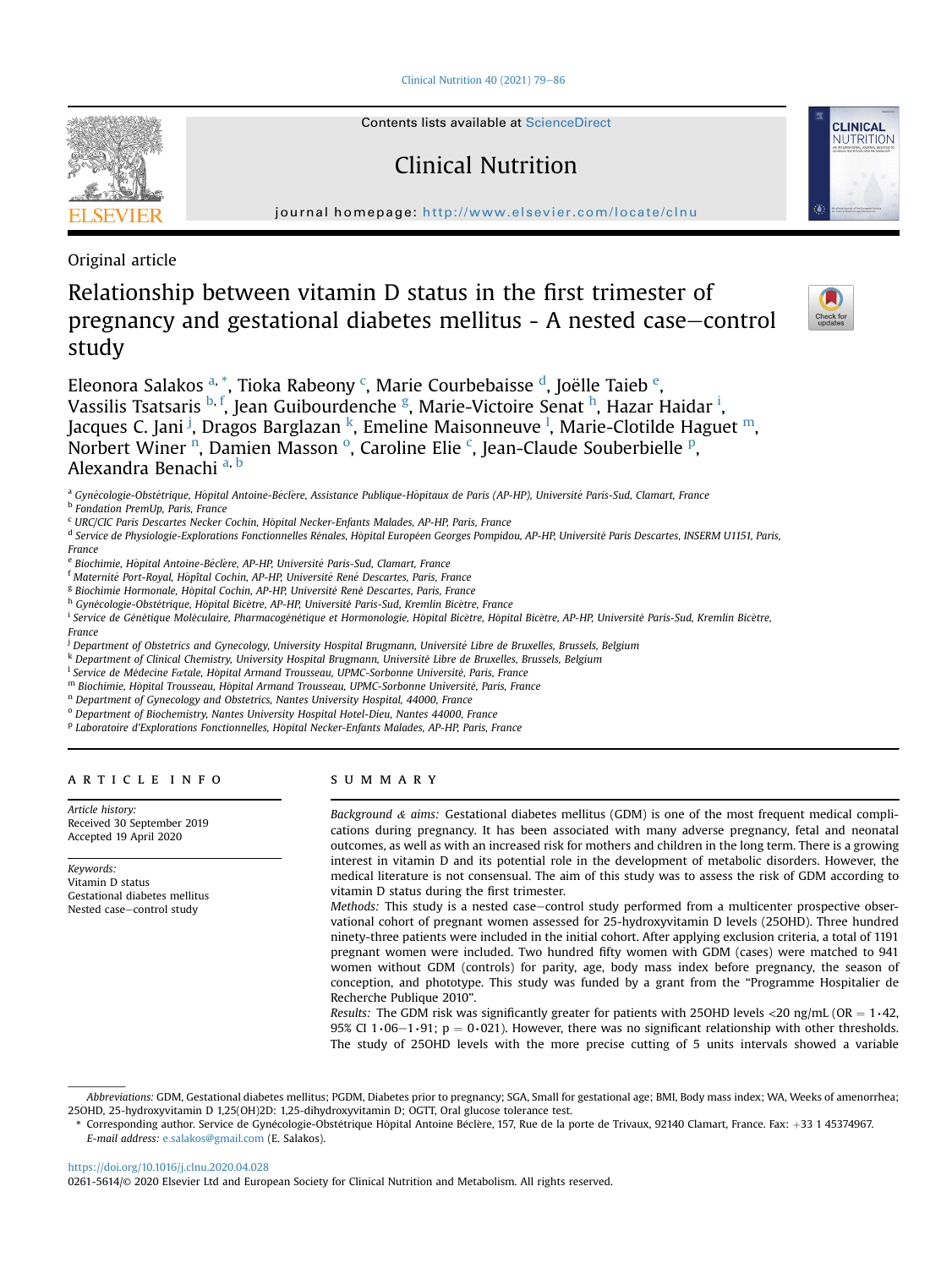relationship with GDM risk, as the risk was low for very low 25OHD levels, increased for moderated levels, decreased for normal levels, and finally increased for higher levels.

Conclusion: According to our study, there seems to be no linear relationship between GDM and 25OHD levels in the first trimester of pregnancy since GDM risk does not continuously decrease as 25OHD concentrations increase. Our results most probably highlight the absence of an association between 25OHD levels and GDM risk.

© 2020 Elsevier Ltd and European Society for Clinical Nutrition and Metabolism. All rights reserved.

#### 1. Introduction

Gestational diabetes mellitus (GDM) is defined as a glucose intolerance of variable severity with onset or first recognition during pregnancy [[1](#page-7-0)]. The most common risk factors for GDM are maternal age, a history of GDM or a family history of type 2 diabetes, obesity or overweight, previous fetal death or delivery of a macrosomic infant, and ethnicity [[1](#page-7-0)[,2](#page-7-1)]. GDM is the most common complication during pregnancy in Europe  $[3]$ , affecting  $1-14\%$  of pregnancies [\[4\]](#page-7-3), and its incidence is rising. GDM has been associated with adverse pregnancy outcomes, fetal and neonatal complications, as well as with an increased risk of obesity, metabolic syndrome, type 2 diabetes and cardiovascular disease in the long term for both mother and child [\[5,](#page-7-4)[6](#page-7-5)]. Hence, the challenge is to identify the mechanisms leading to GDM in order to improve its prevention and treatment. The causes of GDM are actively investigated, with a growing interest in poor vitamin D status as a potential cause.

Vitamin D is a steroid with a hormone-like activity that regulates the expression of a wide range of genes. Vitamin D status is evaluated by measuring serum concentration of 25 hydroxyvitamin D (25OHD). Vitamin D deficiency, i.e., 25OHD levels -50 nmol/L or 20 ng/mL [\[7](#page-7-6)], is widely prevalent worldwide [[8\]](#page-7-7). Pregnant women present a greater risk of vitamin D deficiency; it has been estimated that 18% of pregnant women in England, 25% in the United Arab Emirates, 80% in Iran, 42% in Northern India, and  $60-84%$  of non-western women in the Netherlands, have 25OHD concentrations below 25 nmol/L  $[9-13]$  $[9-13]$  $[9-13]$  $[9-13]$ . A recent large cohort study of pregnant women living in France showed that vitamin D insufficiency was highly prevalent at the beginning of pregnancy, with 50% of women with 25OHD below 20 ng/mL [\[14](#page-7-9)]. One possible explanation for high rates of vitamin D deficiency during pregnancy may be the increase of vitamin D needs during pregnancy without increasing the intakes. Furthermore, the reduced outdoor activity and sun exposure combined with an increase in fat mass at the end of pregnancy could also explain this association. Vitamin D's function in maintaining phosphocalcic homeostasis and promoting bone mineralization is now well established. There is an increasing interest in a wide range of mechanisms involving vitamin D, particularly during pregnancy, and in its effects on placental function, glucose homeostasis, and inflammatory response.

Low vitamin D status has been associated with adverse pregnancy outcomes such as preeclampsia, preterm labor, small for gestational age (SGA), and neonatal hypocalcemia  $[15-17]$  $[15-17]$  $[15-17]$  $[15-17]$  $[15-17]$ . Furthermore, several epidemiological studies have suggested an association between low serum concentration of 25OHD and impaired glucose metabolism or metabolic syndrome  $[18-21]$  $[18-21]$  $[18-21]$  $[18-21]$  as well as GDM. However, the evidence is inconsistent [\[22](#page-7-12)[,23\]](#page-7-13). While some studies indicate an increased risk of GDM when maternal blood 25OHD is low during the first trimester  $[15,24-32]$  $[15,24-32]$  $[15,24-32]$  $[15,24-32]$  $[15,24-32]$ , others fail to show such an association  $[33-35]$  $[33-35]$  $[33-35]$  $[33-35]$ . Most studies on the topic are cross-sectional, with few participants, different cut-offs and methods of quantifying 25OHD, and lack of adjustments for possible confounding factors, which makes it difficult to draw reliable conclusions.

Regarding interventional studies, a recent randomized controlled trial conducted in Iran, in women at risk for developing GDM, suggested that vitamin D supplementation during pregnancy reduces the incidence of GDM [[36](#page-7-16)]. Another meta-analysis of 87 observational studies and 25 randomized controlled trials showed that vitamin D supplementation during pregnancy could influence not only 25OHD levels but also other biomarkers related to GDM [[25](#page-7-17)]. However, the literature is conflicting [\[37,](#page-7-18)[38](#page-7-19)]. The aim of the present study was to assess the risk of GDM according to vitamin D status during the first trimester of women with a singleton pregnancy in five centers of the middle-north of France and one Belgian center.

## 2. Material and methods

#### 2.1. Study design

This nested case-control study was a secondary analysis of a prospective observational cohort (FEPED cohort) study, conducted from April 2012 through July 2014, which included pregnant women from six centers: one in Belgium (latitude 50∙83°N) and five in France. Four of the French centers were in Paris, or its suburbs (Béclère, Bicêtre, Cochin and Trousseau university hospitals, latitude 48∙86°N) and the fifth was in Nantes (latitude 47∙22°N). The first aim of this study was to assess the association between maternal 25OHD levels during pregnancy and the risk of preeclampsia [[39](#page-7-20)].

Eligible women were included in the cohort in the first trimester (i.e., from 10 to  $<$ 15 weeks of amenorrhea, (WA)) of a singleton pregnancy. The enrolment took place at the first prenatal visit in one of the maternity units participating in the study. Exclusion criteria were: 1) any condition interfering with 25OHD levels such as a history of hypercalcemia (>2∙65 mmol/L) or any other phosphocalcic disorder, bone disease, lithium therapy, bowel malabsorption or kidney stone disease; 2) any condition susceptible to interfere with the diagnosis of pre-eclampsia including uncontrolled hypertension (>140/90 mmHg since first trimester) and renal insufficiency (creatinine  $>120 \mu$ mol/L). Furthermore, patients were excluded from case selection if diabetes prior to pregnancy (PGDM) had been diagnosed, if we could not insure whether GDM or PGDM had previously occurred, if the pregnancy was interrupted (abortion, intrauterine fetal death), if missing data on delivery and/ or pre-eclampsia. Eligible controls were pregnant women without GDM who had delivered after at least 37 WA, whose newborn was alive in the delivery room and presented no intrauterine growth restriction (<5th percentile) at birth, with first trimester 25OHD measurement available and with no missing data on any matching factor.

Written informed consent was obtained from each patient prior to inclusion in the study. The protocol was conducted in accordance with the Declaration of Helsinki and was approved by the National Data Protection Authority (CNIL no. 911432), and the committee for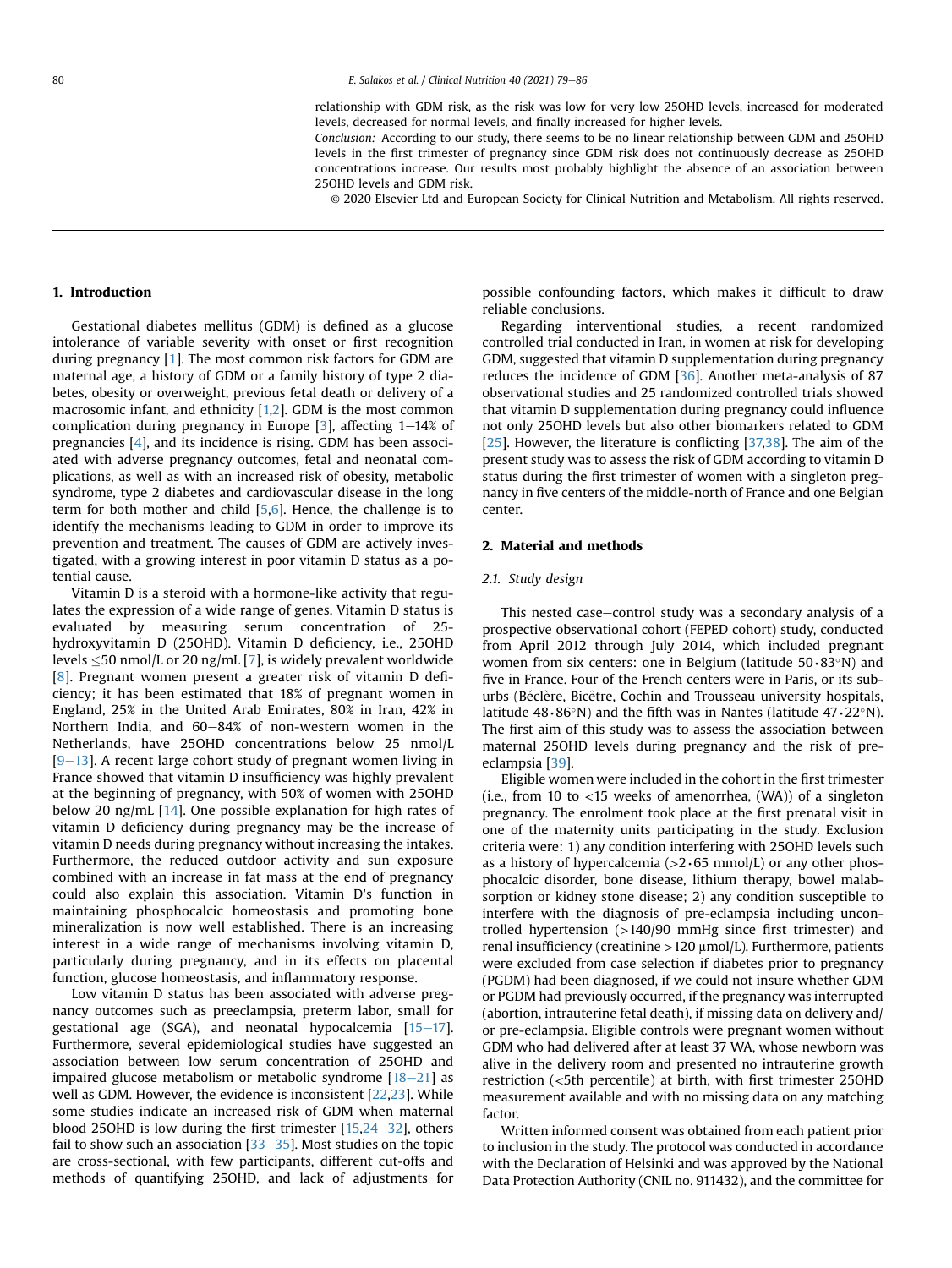the protection of people participating in biomedical research (2011/ 13NICB).

According to current French recommendations, patients at the 7th month of pregnancy were prescribed a bolus vitamin D dose (100 000 IU of cholecalciferol) [\[40\]](#page-7-21). Patients were specifically asked, during follow up, whether recommended vitamin D supplementation was correctly administrated as well as when it took place.

After delivery, sociodemographic and clinical data were abstracted from medical records by personnel trained for the study. Sociodemographic maternal characteristics included parity, maternal age, height, pre-pregnancy weight, ethnicity and smoking status before, and during pregnancy. Information was also collected on medical and obstetrical history (diabetes, chronic hypertension, auto-immune diseases, obstetrical history of SGA infant, stillbirth and other pregnancy complications), ultrasound, complications of the current pregnancy (pre-eclampsia, HELLP syndrome, gestational diabetes), the delivery, and the infant's health status at birth. The phototype of each subject was determined according to the Fitzpatrick skin type classification [[41\]](#page-7-22). Pre-pregnancy body mass index (BMI), calculated from height and pre-pregnancy weight, was classified using the WHO cut-off for overweight ( $\langle$ 25 or  $\rangle$ 25 kg/ m<sup>2</sup> ) [\[42\]](#page-7-23).

The primary objective of our nested case-control study was to assess the risk of GDM according to vitamin D status during the first trimester, before 15 WA.

### 2.2. Selection of cases and controls

For each case, four controls were matched for parity (primipara or more), age ( $<$ 35 or >35 years), BMI before pregnancy ( $<$ 25 kg/m<sup>2</sup> or  $\geq$ 25 kg/m<sup>2</sup>), season of conception (autumn/winter or spring/ summer) and phototype (<V or  $\geq$ V Fitzpatrick scale). In addition, cases were planned to be matched to controls with the closest age whenever possible. Phototype was preferred over ethnicity, because its use seemed more reliable. The matching criteria were chosen according to the main potential confounding factors influencing both 25OHD levels and GDM risk.

#### 2.3. Assessment of vitamin D status

The measurement of 25OHD level was performed on maternal blood samples collected during the first trimester of pregnancy (11 to <15 WA). All blood samples were centrifuged and stored locally at  $-20$  °C and then transferred for centralized 250HD serum measurement to the Department of Physiology of Necker University Hospital (Paris, France), which has excellent results in the DEQAS proficiency program. 25OHD was measured with the DiaSorin RIA. The limit of detection was arbitrarily set to a value of 4 ng/mL, and any undetectable quantity was assigned a concentration of 4 ng/mL. Vitamin D deficiency, insufficiency, inadequacy and sufficiency were defined as a serum 25OHD level below 10 ng/mL, 20 ng/mL, 30 ng/mL and  $\geq$ 30 ng/mL, respectively.

## 2.4. Assessment of gestational diabetes mellitus

GDM was diagnosed according to World Health Organization guidelines [[43](#page-7-24)]. A fasting oral glucose tolerance test (OGTT) was performed after ingestion of 75 g glucose between 24 and 28 WA. GDM was diagnosed if one or more of the following criteria were met: fasting plasma glucose 5⋅1–6⋅9 mmol/L (92–125 mg/dL), 1hour plasma glucose  $\geq 10.0$  mmol/L (180 mg/dL) and/or 2-hour plasma glucose 8⋅5-11⋅0 mmol/L (153-199 mg/dL) following a 75 g oral glucose load. Patients with fasting plasma glucose  $\geq$ 7 mmol/L (126 mg/mL) or 2-hour plasma glucose  $\geq$  11⋅1 mmol/L (200 mg/dL) were considered to have a type 2 diabetes prior to pregnancy. Seventy-eight-point four percent of patients were screened for GDM. Among them, 90∙3% had an OGTT and 9∙7% had another type of screening. Were qualified as diabetes prior to pregnancy (PGDM), both patients with type 2 diabetes prior to pregnancy as well patients who were diagnosed with GDM with early onset (before 22 WA).

#### 2.5. Statistical analysis

Statistical analysis was performed with R 3.3.1 software. Statistical tests were two-sided, and p values less than 0∙05 were considered statistically significant. The baseline characteristics of each group were described as mean  $\pm$  standard deviation for quantitative variables and frequencies (%) for qualitative variables. Conditional logistic regression models were used to compare cases and controls and to test the association between 25OHD levels and GDM (through likelihood ratio tests). Analyses were not adjusted for multiple comparisons. Post-hoc power analysis was not performed because no a priori hypothesis were made on the true OR.

#### 3. Results

#### 3.1. Demographic and clinical characteristics of cases and controls

The selection of cases and controls is summarized in [Fig. 1.](#page-3-0) In the original cohort, 3129 women were included; however, 36 women were excluded because they had one exclusion criterion or no blood test to measure 25OHD levels. Thus, 3093 pregnant women were included from April 2012 to July 2014 with the last delivery in February 2015. Among the 258 cases of GDM (8∙3%), eight were excluded due to missing data on 25OHD assay in the first trimester or missing data on matching criteria ( $n = 7$ ) and neonatal death at delivery ( $n = 1$ ). Finally, 250 cases of GDM were matched among the 1852 eligible controls. For 43 cases with the least common profiles, we could not match the four controls required. Overall, the 250 cases were matched to four controls ( $n = 207$ ), three controls  $(n = 27)$  or two controls  $(n = 16)$ , leading to a total number of 941 controls.

The characteristics of the 250 cases of GDM and the 941 matched controls are summarized in [Table 1.](#page-4-0) As expected, cases and controls were similar in matching characteristics (age, BMI before pregnancy, conception season, phototype, and parity).

#### 3.2. Routine vitamin D supplementation

In agreement with French national guidelines, 83∙2% of women received vitamin D after inclusion. The time at first vitamin D supplementation did not differ between cases and controls (p =  $0.76$ ). In both groups, some women received a vitamin D supplementation in the month before inclusion (2∙8% in the control group and 2∙7% among cases,  $p = 0⋅89$ ) [\(Table 2](#page-4-1)).

## 3.3. Levels of 25OHD during pregnancy and association with gestational diabetes

In our cohort, mean 25OHD levels in the first trimester were 21∙1 ng/mL among cases and 22∙7 ng/mL in the control group ( $p = 0.028$ ). The risk of GDM in inadequate vitamin D patients (25OHD level <30 ng/mL) in the first trimester of pregnancy did not differ significantly from that of sufficient vitamin D patients (OR 1⋅34, 95% CI 0⋅94−1⋅90, p = 0⋅1). The GDM risk was significantly greater for patients with vitamin D insufficiency (25OHD level < 20 ng/mL): OR =  $1·42$  (95% CI  $1·06-1·91$ ; p =  $0·021$ ). With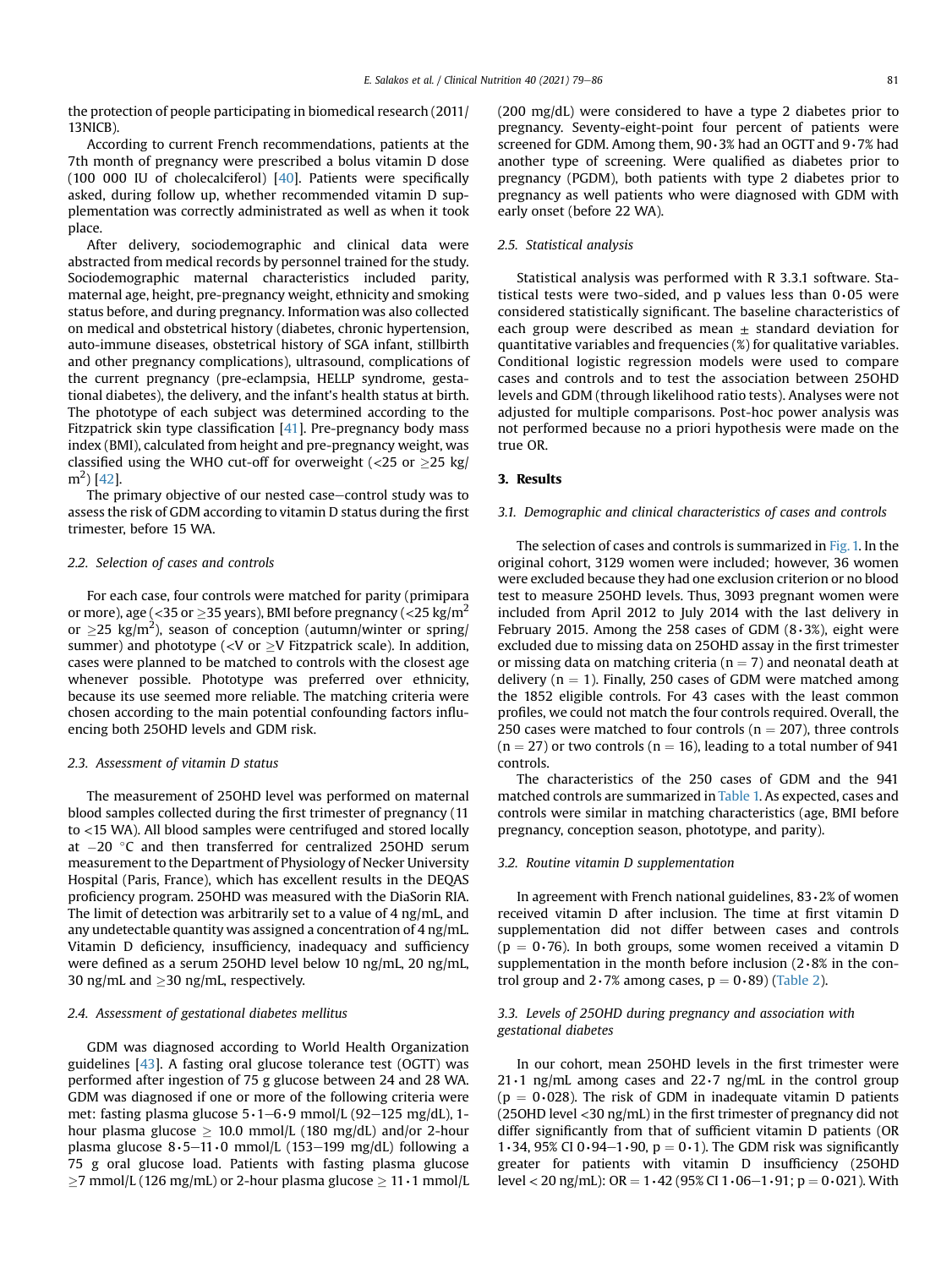<span id="page-3-0"></span>



other thresholds of 25OHD, such as 10 ng/mL, the difference in risk was not significant anymore [\(Table 2](#page-4-1)). To explore this discrepancy, the GDM risk was further tested on 5 units intervals of 25OHD level ([Fig. 2\)](#page-5-0). This revealed that GDM risk was not constant over increasing 25OHD levels, highlighting that relationship between the first trimester 25OHD level and the risk of GDM is not linear. The GDM risk was low for very low 25OHD levels (<10 ng/mL), increased for moderate levels (10-25 ng/mL), decreased for normal levels  $(25-40 \text{ ng/mL})$  and finally increased for higher levels (>40 ng/mL).

#### 4. Discussion

Low vitamin D status in the first trimester may increase GDM risk, but the evidence in the literature is insufficient to draw reliable conclusions. This study was designed to assess the risk of GDM according to vitamin D status during the first trimester of pregnancy.

While the criteria set for the different subcategories of vitamin D are not consensual, it is commonly admitted that a blood level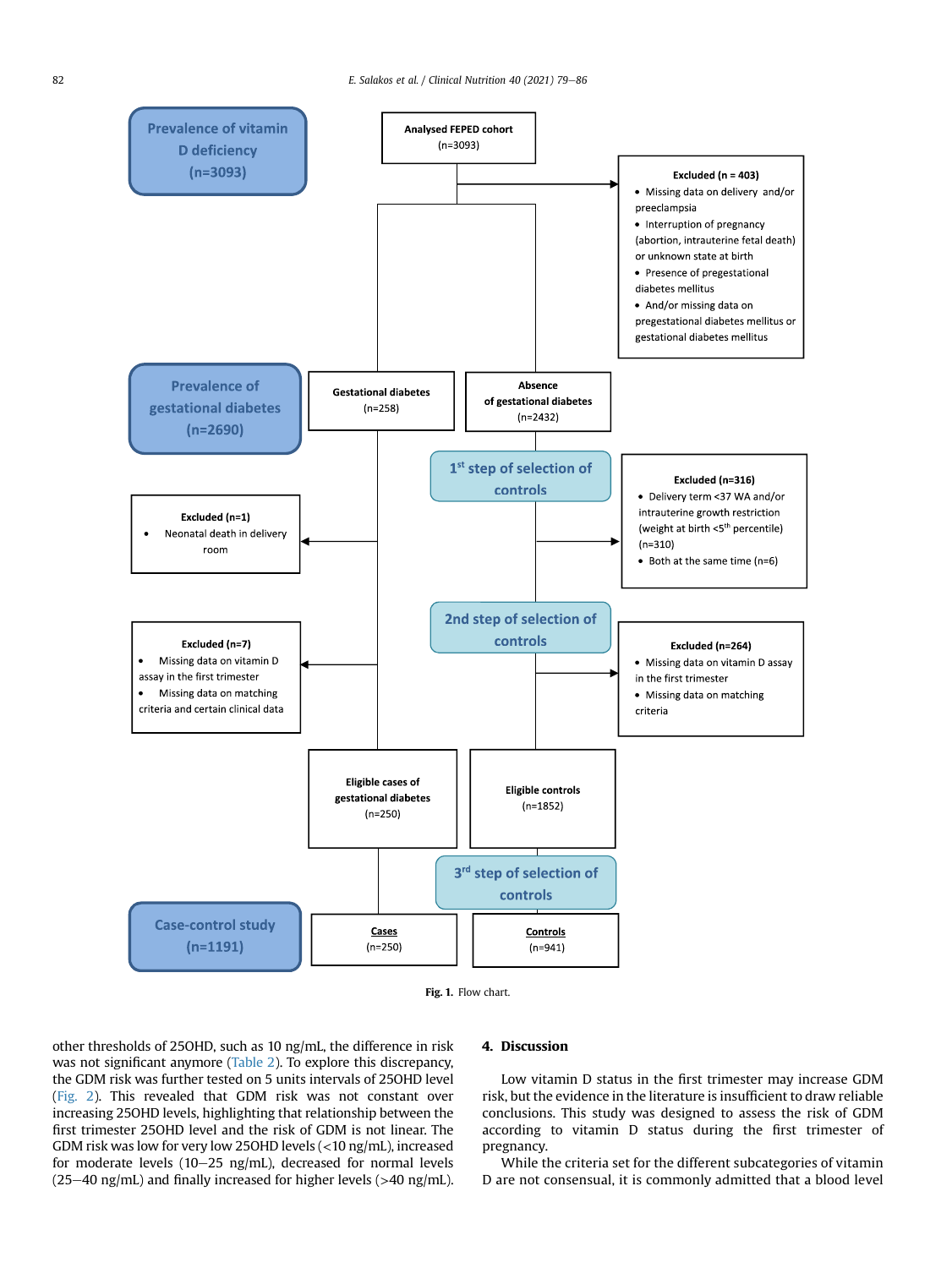## <span id="page-4-0"></span>Table 1

Clinical and demographic characteristics at inclusion of women with gestational diabetes (cases) and matched women without gestational diabetes (controls)<sup>a</sup>.

| Characteristics at inclusion                             | Cases ( $N = 250$ ) | Controls <sup>b</sup> (N = 941) | $P$ -value $c$ |
|----------------------------------------------------------|---------------------|---------------------------------|----------------|
| <b>Center of inclusion</b>                               |                     |                                 | 0.011          |
| Béclère Hospital, Paris                                  | 108(43.2%)          | 420 $(44.6%)$                   |                |
| Bicêtre Hospital, Paris                                  | 47 $(18.8%)$        | 109(11.6%)                      |                |
| Cochin Hospital, Paris                                   | 50 $(20.0\%)$       | 234(28.9%)                      |                |
| Trousseau Hospital, Paris                                | $25(10.0\%)$        | 65 $(6.9%)$                     |                |
| Nantes University Hospital, Nantes                       | 7(2.8%)             | 36(3.8%)                        |                |
| CHU Brugmann, Brussels                                   | 13(5.2%)            | 77(8.2%)                        |                |
| Pregnancy term at inclusion (weeks of amenorrhea)        | $12.9 \pm 0.8$      | $12.7 \pm 0.9$                  | 0.002          |
| Age at inclusion (years)                                 | $32.8 \pm 5.3$      | $32.3 \pm 5.0$                  | 0.12           |
| Body mass index before pregnancy $\frac{\text{kg}}{m^2}$ | $25.8 \pm 5.5$      | $24.7 \pm 4.6$                  | 0.001          |
| Parity (previous deliveries)                             |                     |                                 | 0.46           |
| 0                                                        | 113(45.2%)          | 424 $(45.1%)$                   |                |
| 1                                                        | 96(38.4%)           | 333 $(35.4%)$                   |                |
| >1                                                       | 41 $(16.4%)$        | 184(19.6%)                      |                |
| Season of conception                                     |                     |                                 | 0.70           |
| Spring/Summer                                            | 130 (52%)           | 502 $(53.4\%)$                  |                |
| Autumn/Winter                                            | 120 (48%)           | 439 $(46.6%)$                   |                |
| Skin color (Fitzpatrick scale)                           |                     |                                 | 0.96           |
| Skin color 1-4                                           | 192(76.8%)          | 724 (76 · 9%)                   |                |
| Skin color >5                                            | 58 $(23.2%)$        | $217(23 \cdot 1)$               |                |
| Origin                                                   |                     |                                 | 0.10           |
| Sub-Saharan Africa                                       | 22(8.8%)            | 99(10.6%)                       |                |
| North Africa                                             | 59 $(23.6%)$        | 147(15.6%)                      |                |
| Asia                                                     | $12(4.8\%)$         | 28 (3%)                         |                |
| French overseas departments/territories                  | 11 $(4.4%)$         | 41 $(4.4%$                      |                |
| North Europe                                             | 7(2.8%)             | 35(3.7%)                        |                |
| South Europe                                             | 13(5.2%)            | 53 $(5.7%)$                     |                |
| France                                                   | 115 (46%)           | 501 $(53.4\%)$                  |                |
| Other                                                    | 11 $(4.4%)$         | 34(3.6%)                        |                |

<span id="page-4-2"></span><sup>a</sup> Data are presented as number (%) or mean  $\pm$  SD.

<span id="page-4-3"></span>Parity (primipara or more), age (<35 or  $\geq$ 35 years), body mass index before pregnancy (<25 kg/m2 or  $\geq$ 25 kg/m2), season of conception (autumn/winter or spring/ summer) and phototype (<V or  $\geq$ V Fitzpatrick scale) were matching factors. C Logistic regression model.

<span id="page-4-4"></span>

#### <span id="page-4-1"></span>Table 2

Associ[a](#page-4-5)tion between vitamin D during the first trimester and gestational diabetes mellitus<sup>a</sup>.

|                                                         | Cases<br>$N = 250$ | Controls<br>$N = 941$ | OR [95% CI]<br>P-value           |
|---------------------------------------------------------|--------------------|-----------------------|----------------------------------|
|                                                         |                    |                       |                                  |
| Time of assay (WA)                                      | $12.9 \pm 0.8$     | $12.7 \pm 0.9$        | 0.003                            |
| Vitamin D supplementation in the month before inclusion | 6(2.7%)            | 25(2.8%)              | 1.07 $[0.42-2.72]$ p = 0.89      |
| Vitamin D supplementation after inclusion               | 192(80.3%)         | 798 (86%)             | $0.64$ [0.43-0.94] $p = 0.022$   |
| Time at first vitamin D supplementation (WA)            | $27.8 \pm 3.4$     | $27.8 \pm 3.6$        | 0.76                             |
| Vitamin D level in first trimester (ng/mL)              | $21 \cdot 1 + 10$  | $22 \cdot 7 + 10$     | $p = 0.028$                      |
| Vitamin D level                                         |                    |                       |                                  |
| classes                                                 |                    |                       |                                  |
| $<$ 10 ng/mL                                            | 22(8.8%)           | 82(8.7%)              | 1.24 $[0.69-2.24]$ , $p = 0.47$  |
| $10-30$ ng/mL                                           | 176(70.4%)         | 615(65.4%)            | 1.35 $[0.95-1.92]$ , $p = 0.1$   |
| $>$ 30 ng/mL                                            | 52 $(20.8\%)$      | 244(25.9%)            | Ref                              |
| Vitamin D deficiency                                    |                    |                       |                                  |
| $<$ 10 ng/mL                                            | 22(8.8%)           | 82(8.7%)              | $0.98$ [0.58-1.63], $p = 0.93$   |
| $\geq$ 10 ng/mL                                         | 228(91.2%)         | 859(91.3%)            | Ref                              |
| Vitamin D insufficiency                                 |                    |                       |                                  |
| $<$ 20 ng/mL                                            | 125 (50%)          | 394(41.9%)            | 1.42 $[1.06-1.91]$ , $p = 0.021$ |
| $\geq$ 20 ng/mL                                         | 125 (50%)          | 547(58.1%)            | Ref                              |
| Vitamin D inadequacy                                    |                    |                       |                                  |
| $<$ 30 ng/mL                                            | 198(79.2%)         | 697 $(74.1%)$         | 1.34 $[0.94-1.90]$ , $p = 0.1$   |
| $\geq$ 30 ng/mL                                         | 52 $(20.8%)$       | 244(25.9%)            | Ref                              |

<span id="page-4-5"></span><sup>a</sup> Data are presented as number (%) or mean  $\pm$  SD.

below 30 ng/mL is inadequate  $[44]$  $[44]$ . The recommended daily intake for vitamin D is 200 IU for children over three years old and adults younger than  $65$  years and  $400-600$  IU for those over  $65$ years old [[45\]](#page-7-26).

Vitamin D is well known for its role in maintaining phosphocalcic homeostasis and stimulating bone mineralization. However, interest in other potential roles has grown in recent years, notably a possible association between low vitamin D in early pregnancy and increased risk of adverse pregnancy outcomes such as preeclampsia, preterm births, SGA, and neonatal hypocalcemia  $[15-17]$  $[15-17]$  $[15-17]$  $[15-17]$  $[15-17]$ . Regarding the association between vitamin D deficiency and the risk of GDM, controversy remains as the findings have been inconsistent: disparate populations and conflicting data have been reported. Most studies in the medical literature are inconclusive because of their cross-sectional design, a limited number of participants, or absence of adjustments for major confounding factors. Moreover, vitamin D deficiency is variably defined between studies and is sometimes only analyzed in late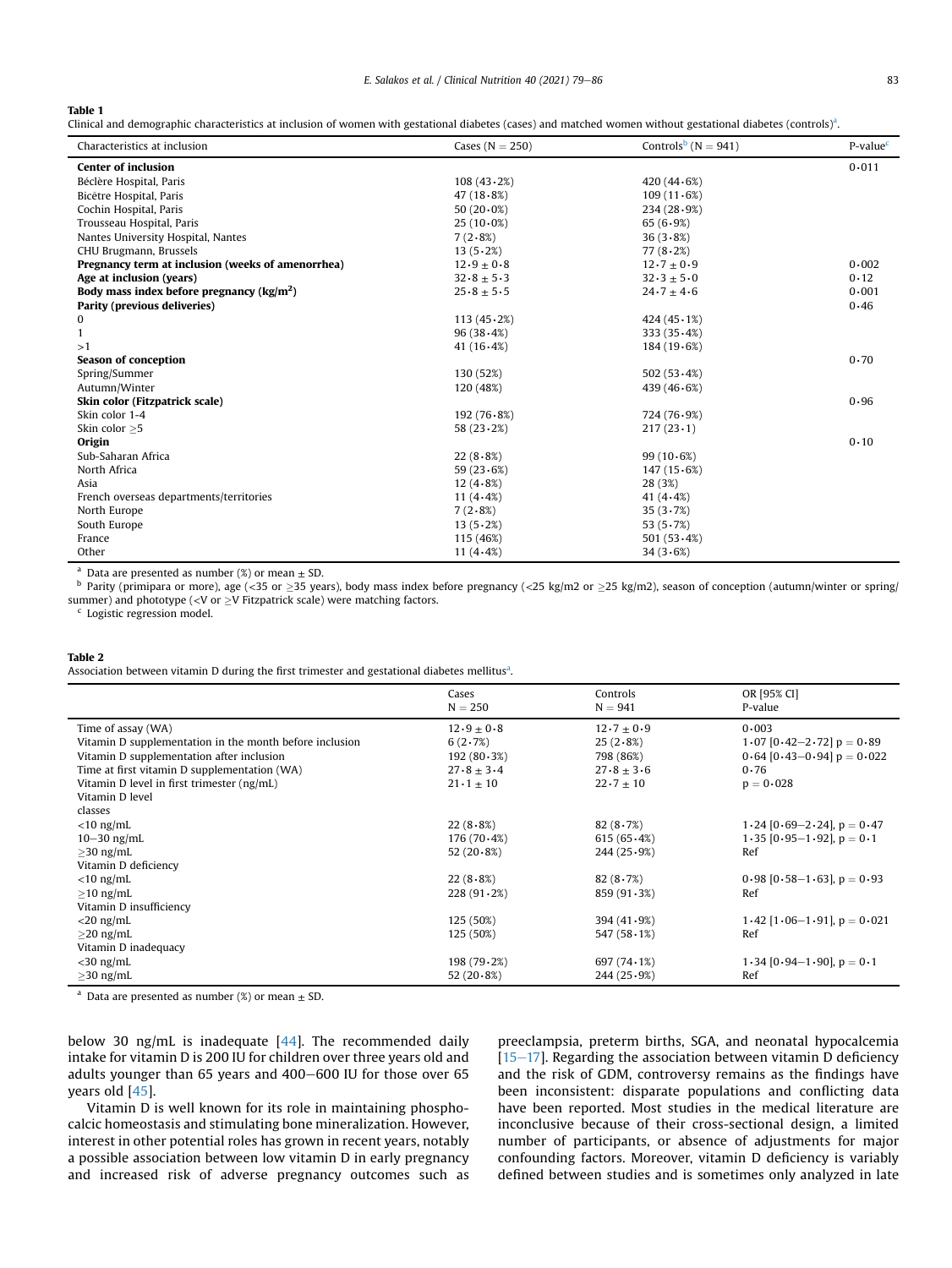<span id="page-5-0"></span>

Fig. 2. Association between 5 units intervals of maternal serum 250HD in the first trimester of gestation and the predicted probability of gestational diabetes mellitus. Predicted probabilities of gestational diabetes mellitus ( $\bullet$ ) and 95% confidence interval ( $\bullet$ ) were calculated with a logistic model adjusted for matching factors (parity, maternal age, pregnancy BMI, season of conception, phototype) and are represented between 0 and 0∙4. Serum 25OHD was divided into 5 units intervals (ng/mL).

pregnancy, plus the diagnostic criteria for GDM are heterogeneous across studies, all of which complicate comparisons. A 2016 metaanalysis of 20 observational studies showed a 45% increase in the risk of GDM in the case of vitamin D deficiency during pregnancy [[31](#page-7-27)]. Three previous meta-analyses of 7, 12 and 22 observational studies, yielded similar results and concluded that there is a statistically significant association between maternal vitamin D deficiency during pregnancy and an increased risk of GDM [[15,](#page-7-10)[28,](#page-7-28)[29](#page-7-29)]. Additionally, a 2017 systematic review and metaanalysis of 38 studies, by Zhang et al., included more studies and parameters than previous analyses, in an attempt to draw a definitive conclusion regarding the relationship between vitamin D and GDM. The results were consistent with the previous metaanalyses: patients with vitamin D deficiency or insufficiency have a higher risk of GDM (OR 1⋅85, 95% CI 1⋅471-2⋅328) and 25OHD levels are significantly lower in patients with GDM (p < 0∙001) [[25\]](#page-7-17). Lastly, a 2018 meta-analysis by Hu et al. indicates a significant association between vitamin D insufficiency and increased risk of GDM [[46](#page-7-30)].

However, many authors in the medical literature did not demonstrate a significant correlation between vitamin D deficiency

and GDM. Farrant et al. found no significant association between vitamin D insufficiency and GDM in a prospective observational cohort of 559 Indian mothers [[47\]](#page-7-31). Likewise, in their nested case-control study of 1100 patients, Savvidou et al. found no significant difference in maternal 25OHD levels during the first trimester between pregnant women with GDM and control patients  $[48]$  $[48]$ . Magkoba et al., in a nested case-control study of 90 patients with GDM and 158 healthy controls, also concluded that the increase in the risk of GDM in the case of vitamin D deficiency during first trimester of pregnancy was not significant [\[49](#page-7-33)]. Baker et al. reported similar results in a case-control study of 60 cases of GDM and 120 controls in a North Carolina Hospital [[50](#page-7-34)]. In a large prospective cohort of 1953 patients in Guangzhou Hospital in south China, Zhou et al. observed a higher prevalence of GDM in the vitamin D sufficient group than in the low and medium vitamin D group. Thus they concluded that the risk of GDM decreased with vitamin D deficiency [\[33\]](#page-7-15). Two recent cross-sectional studies showed no significant difference in 25OHD levels between women with and women without GDM, even after adjustment for confounding factors [[34](#page-7-35)[,35\]](#page-7-36). In an attempt to reach a reliable conclusion, two recent reports summarized several meta-analyses, but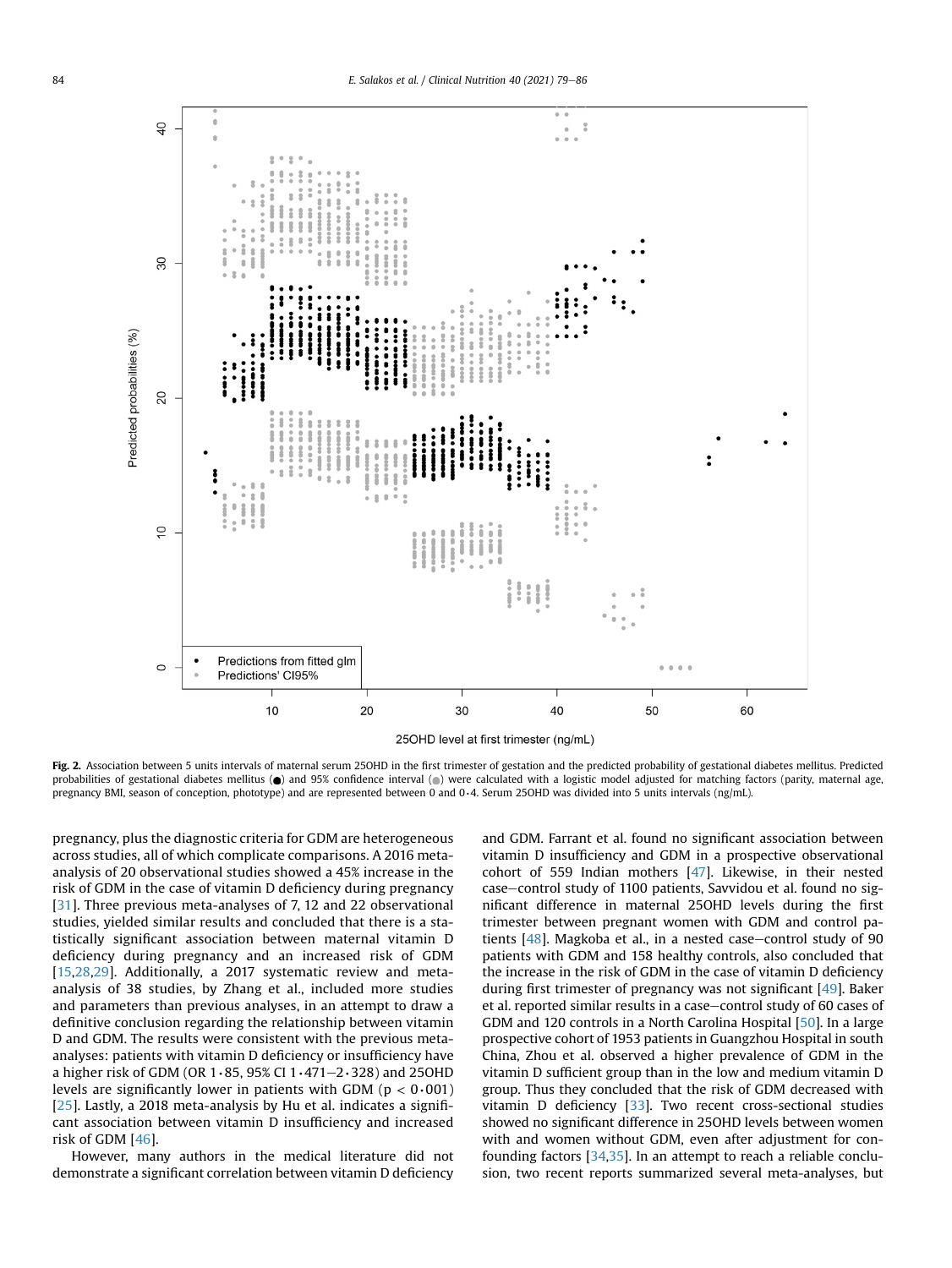failed to give a clear answer regarding the relationship between vitamin D and the risk of GDM [[22](#page-7-12)[,23\]](#page-7-13).

The question of 25OHD levels during early pregnancy and GDM risk therefore remains unresolved. Our study did not show that vitamin D insufficiency during the first trimester increases the risk of GDM. Indeed, this risk seems to oscillate with 25OHD level. These results question the consistency of the association between GDM and vitamin D deficiency previously suggested by many authors, as only usual cut-offs were tested, without studying more precisely various 25OHD levels.

The strength of our study relies on its prospective design, the large sample size, as well as the choice of potential confounding factors as matching profile criteria for cases and controls. However, our study does have some limitations. First, the stated amount of vitamin D taken during pregnancy might not be perfectly accurate as intake may have been increased by the use of additional nutritional supplements and/or because of dietary habits, in addition to the 7th month's national recommended intake. Nevertheless, as GDM is diagnosed late in pregnancy, the latter might not be an issue. Furthermore, there is no information on the extent of solar exposure, which depends on clothing and outdoor activities. Finally, other potential confounding factors such as physical activity, smoking, alcohol intake, socioeconomic status and a family history of diabetes were not taken into consideration in the design of this study.

Several mechanisms can explain the potential physiopathological association between vitamin D insufficiency and the risk of developing GDM. Vitamin D enhances pancreatic insulin secretion, via a beta cell vitamin D receptor, thus lowering circulating glucose levels [[19,](#page-7-37)[51\]](#page-7-38). Furthermore, vitamin D, via its receptor, stimulates the expression of insulin receptors, which stimulates insulin sensitivity and thus increases glucose transport inside the cells [\[52\]](#page-7-39). Finally, it plays a major role in the balance of the extracellular and intracellular calcium pools which are essential to intracellular insulin-mediated mechanisms of insulin-sensitive tissues, also resulting in glucose transportation [[53](#page-7-40)]. Vitamin D deficiency may worsen pre-existing insulin resistance with impaired compensation due to pregnancy, leading to GDM. Furthermore, it is possible that the association between vitamin D deficiency and GDM is indirectly regulated via other common risk factors, such as obesity. Our data do not enable us to evaluate the amount of vitamin D at the onset of GDM as only first-trimester and late third-trimester samples are available.

Recommended vitamin D supplementation varies from one country to another, and there is still no standard recommendation. The French National College of Gynecologists and Obstetricians recommends a single 100 000 IU dose of vitamin D administered at the beginning of the 7th month of pregnancy [[40\]](#page-7-21). The World Health Organization recommends a vitamin D intake of 200 IU per day for pregnant women [\[54\]](#page-7-41).

Considering there might be a link between vitamin D and GDM, vitamin D supplementation during pregnancy could represent a simple and safe intervention to reduce the incidence of GDM. Several randomized clinical trials on the effect of vitamin D supplementation on pregnancy outcomes have been conducted. Some demonstrate a reduced incidence of GDM, as well as correction of vitamin D deficiency, with sufficient vitamin D supplementation. Shahgheibi et al., in a double-blind placebo-controlled randomized study including 90 Iranian pregnant women at high risk of GDM, found a significantly higher incidence of GDM in the placebo group than in the group receiving 5 000 IU per week of vitamin D until the 26th WA [[36](#page-7-16)]. In their meta-analysis, Zang et al. found that vitamin D supplementation during pregnancy seemed to reduce the incidence of GDM, but the results were not statistically significant (RR 0⋅718, 95% CI 0⋅392−1⋅314). Their results also showed that

vitamin D supplementation influenced other biomarkers of GDM. It elevated blood 25OHD significantly (p < 0∙001), glutathione ( $p = 0$ •003) and HDL cholesterol concentrations ( $p = 0$ •04) as well as reduced fasting insulin levels (p = 0∙001), fasting plasma glucose (p < 0∙001), insulin resistance index (p < 0∙001), blood CRP levels ( $p = 0.02$ ), blood total cholesterol concentration ( $p = 0.003$ ) and blood LDL cholesterol concentrations ( $p = 0.003$ ) [\[25\]](#page-7-17). Other authors, such as Sablok et al. and Tehrani et al., have failed to prove such an effect [[37,](#page-7-18)[38\]](#page-7-19). Regarding our results, it seems most unlikely that achieving a vitamin D sufficient status during early pregnancy is an effective way to reduce the incidence of GDM.

### 5. Conclusion

The literature on the potential link between vitamin D deficiency and GDM is inconsistent. The use of different thresholds for vitamin D ( $<$ 30,  $<$ 20,  $<$ 10 ng/mL) suggests that the strength and consistency of the association between vitamin D status in early pregnancy and a greater risk of GDM should be questioned. Indeed, the GDM risk does not continuously decrease as 25OHD concentrations increase. Thus, our results do not enable us to establish a relationship between vitamin D and GDM risk. We suggest that among existing publications, authors retrospectively access their data and analyze the vitamin D level per subgroup. Furthermore, large studies are necessary in order to confirm our results and further support the exclusion of vitamin D insufficiency as a potential GDM risk factor in early pregnancy.

#### Statement of authorship

ES interpreted the data and wrote the manuscript.

TR and CE analyzed and interpreted the data.

AB, CE and JCS conceived and designed the study.

JCS performed 25OHD measurements.

JT, VT, JG, MVS, HH, JJ, DB, EM, MCH, NW, DM, and MC included patients.

All authors contributed substantially to the acquisition of data and to drafting the article or revising it critically for important intellectual content and to final approval of the version to be published and agree to be accountable for all aspects of the work in ensuring that questions related to the accuracy or integrity of any part of the work are appropriately investigated and resolved.

#### Role of the funding sources

The study was sponsored by the Assistance Publique - Hôpitaux de Paris (AP-HP) and it was funded by a grant from the Programme Hospitalier de Recherche Publique - PHRC national 2010 (Ministry of Health  $-$  AOM10113). It is registered under ClinicalTrials.gov identifier NCT01648842. Samples were stored in the Perinat Collection (ANR-10-EQPX-0010).

## Conflict of interest

JC. Souberbielle reports lecture fees and/or travel/hotel expenses from DiaSorin, Roche Diagnosis, Abbott, Amgen, Shire, MSD, Lilly, and Rottapharm/Meda.

The other authors declare no conflicts of interest.

#### Acknowledgments

We would like to thank S. Albert, V. Buth, V. da Costa, S. Larrede, E. Etienne, L. Peaudecerf and I. Rieger for monitoring the data and A. Bellino and M. Delattre for coordinating the study. We are grateful to the doctors, midwives and nurses for their management of